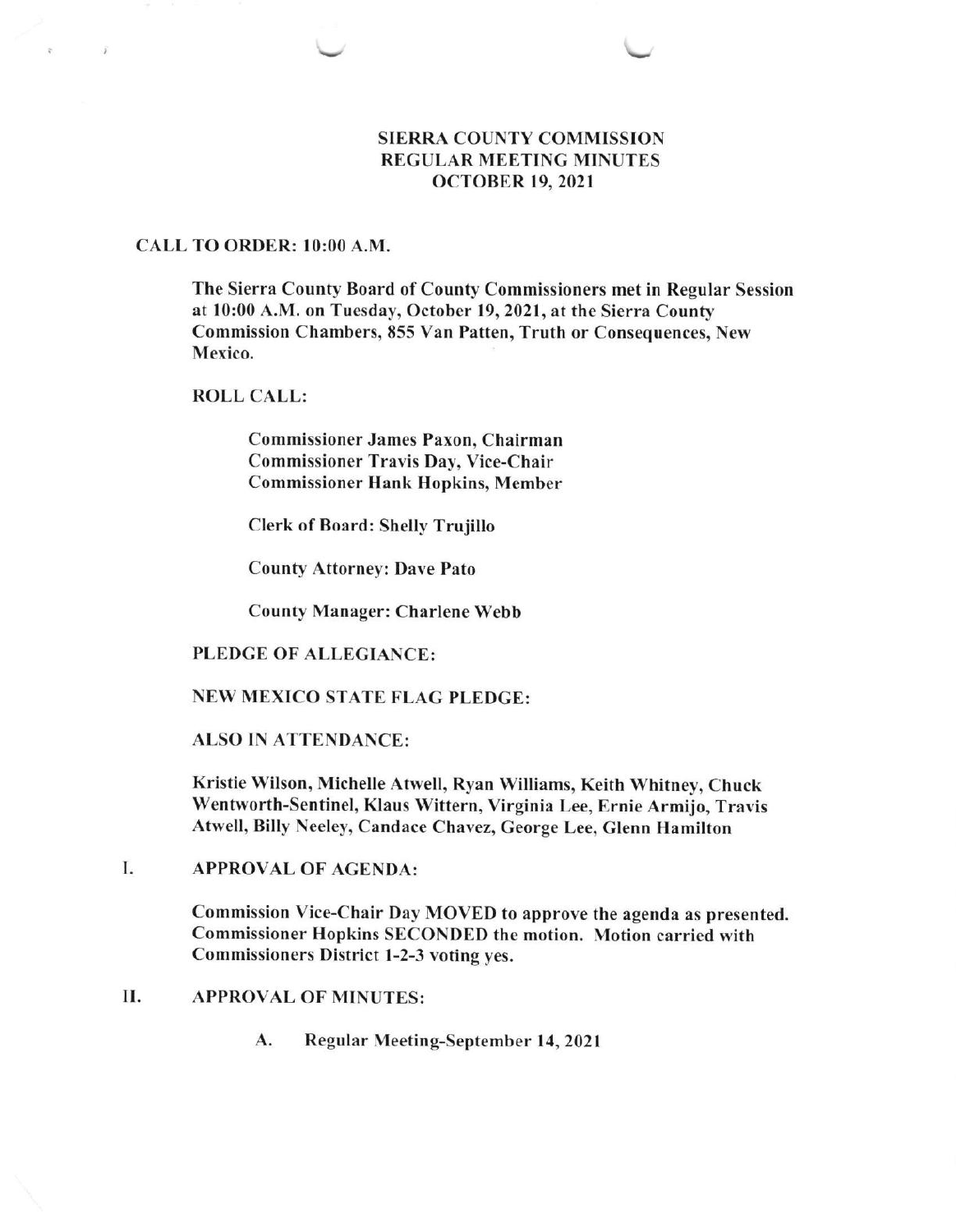Sierra County Commission Regular Meeting October 19.2021 Page 2

> Commission Vice-Chair Day MOVED to approve the minutes as presented. Commissioner Hopkins SECONDED the motion. Motion carried with Commissioners District 1-2-3 voting yes.

## III. PUBLIC COMMENT: LIMITED TO 3 MINUTES

#### CONSENT AGENDA: IV.

 $\overline{v}$ 

A. Resolution No. 110-021- Account Payables

B. Resolution No. 110-025- Budget Adjustments

C. Resolution No. 110-022- Indigent Claims

D. 2l-005-Claim of Exemption-Stephen H & Judy P Chojnowski

E. Lodgers Tax Request Funding for Turtle Mountain Trains Network Brochures from the Village of Williamsburg

Commissioner Hopkins MOVED to approve Consent Agenda as presented. Commission Vice-Chair Day SECONDED the motion. Motion carried with Commissioner Districts l -2-3 voting yes.

PRESENTATIONS/REPORTS: V

A. Department Reports

#### BOARD OF FINANCE: VT

A. September Reconciliation

Commission Vice-Chair Day MOVED to approve the July and August Reconciliation as presented. Commissioner Hopkins SECONDED the motion. Motion carried with Commissioners District 1-2-3 voting yes.

VII. OLD BUSINESS:

#### VIII, NEW BUSINESS:

A. Approval of Sierra County Emergency Services Logo

Commission Vice-Chair Day MOVED to approve Sierra County Emergency Services Logo as presented. Commissioner Hopkins SECONDED the motion. Motion carried with Commissioner Districts 1-2-3 voting yes.

B. Donation of New HMA Command 150-20 Skid System to Poverty Creek Volunteer Fire Department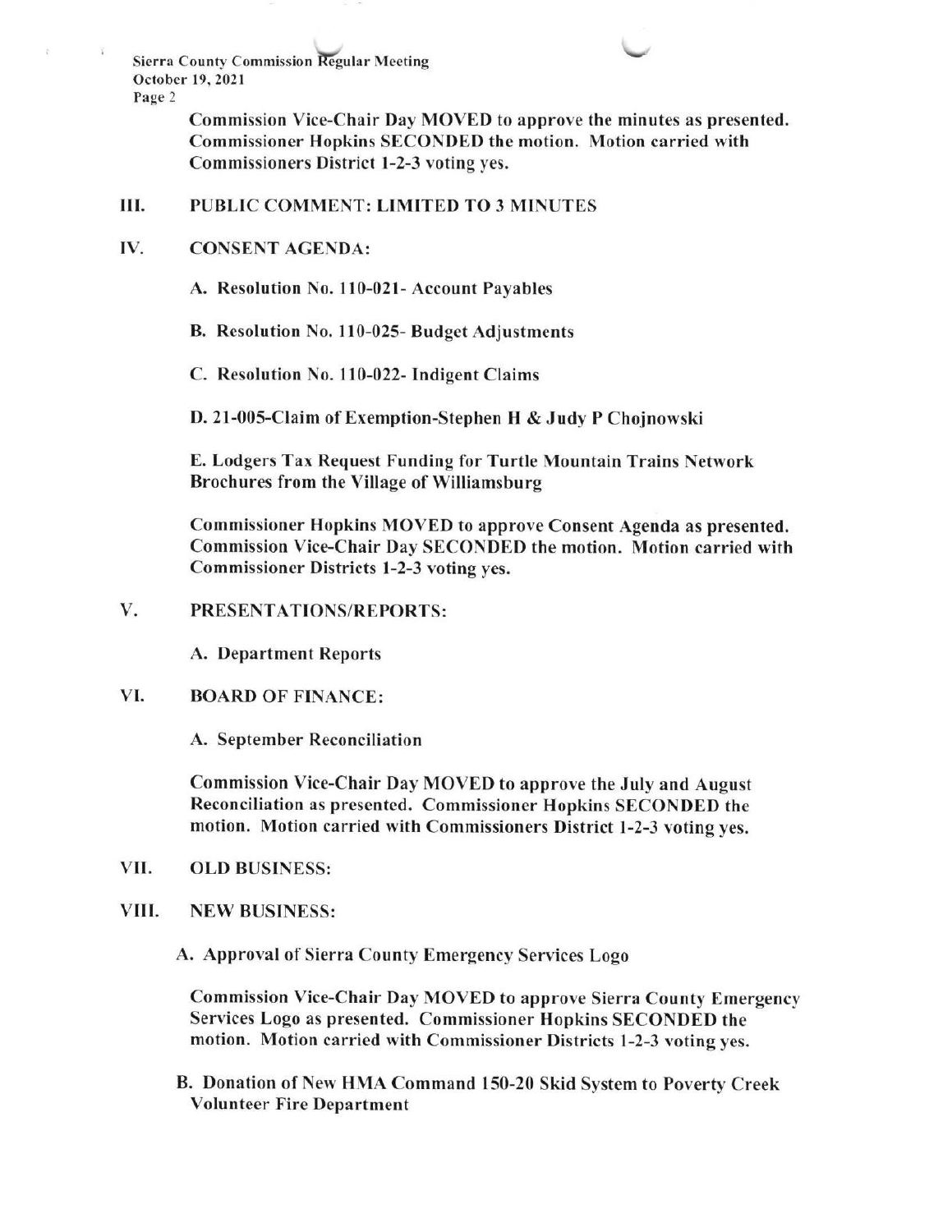Sierra County Commission Regular Meeting October 19. 2021 Page 3

> Commissioner Hopkins MOVED to approve Sierra County Emergency Services Logo as presented. Commission Vice-Chair Day SECONDED the motion. Motion carried with Commissioner Districts l-2-3 voting yes.

C. Appointment of Mr. Roger Pattinson, OHV Representative to the Sierra Countv Tourism and Recreation Advisorv Board

Commission Vice-Chair Day MOVED to approve Appointment of Mr. Roger Pattinson, OHV Representative to the Sierra County Tourism and Recreation Advisory Board as presented. Commissioner Hopkins SECONDED the motion. Motion carried with Commissioner Districts l-2-3 voting yes.

## IX. CONTRACTS - AGREEMENTS - PROCUREMENT

A. State Price AgreemenVMHQ Don Chalmers Ford-Poverty Creek VFD-#8 Truck % Ton Crew Cab

Commissioner Hopkins MOVED to approve State Price Agreement/MHQ Don Chalmers Ford-Poverty Creek VFD-#S Truck % Ton Crew Cab as presented. Commission Vice-Chair Day SECONDED the motion. Motion carried with Commissioner Districts 1-2-3 voting yes.

#### B. HGACBUY-Arrey Derry VFD-2020 Ford F550

Commission Vice-Chair Day MOVED to approve HGACBUY-Arrey Derry VFD-2020 Ford F550 as presented. Commissioner Hopkins SECONDED the motion. Motion carried with Commissioner Districts l-2-3 voting yes,

C. RFP #2021-09-013-Legal Services-Award-Nance, Pato and Stout

Commissioner Hopkins MOVED to approve RFP #2021-09-013-Legal Services-Award-Nance, Pato and Stout as presented. Commission Vice-Chair Day SECONDED the motion. Motion carried with Commissioner Districts l-2-3 voting yes.

D. LEAD-Law Enforcement Assisted Diversion & Pre-Arrest Diversion Agreement with Olive Tree

Commission Vice-Chair Day MOVED to approve LEAD-Law Enforcement Assisted Diversion & Pre-Arrest Diversion Agreement with Olive Tree as presented. Commissioner Hopkins SECONDED the motion. Motion carried with Commissioner Districts l-2-3 voting yes.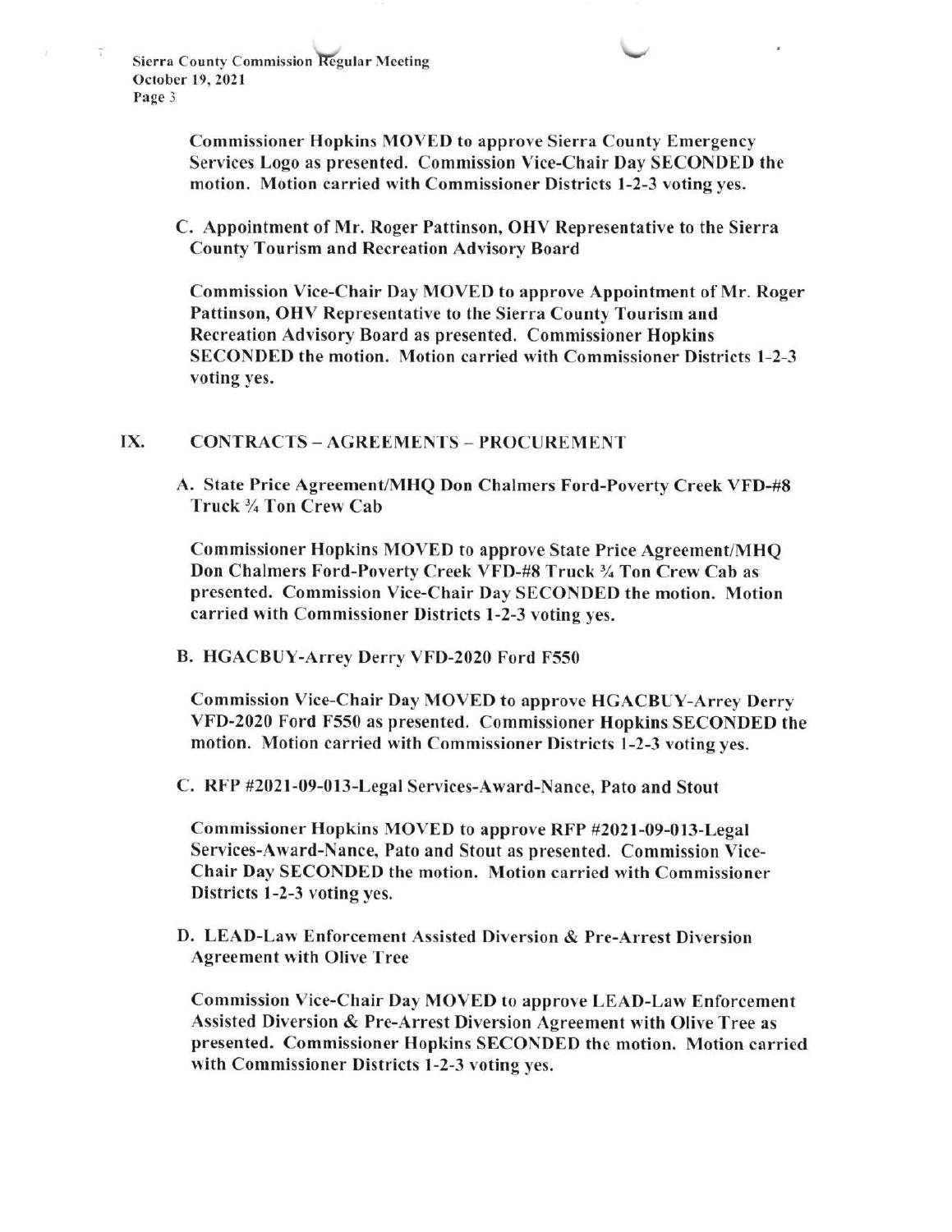Sierra County Commission Regular Meeting October 19,2021 Page 4

> E.2021 State Homeland Security Grant Program Agreement-Operation Stonegarden

Commissioner Hopkins MOVED to approve 2021 State Homeland Security Grant Program Agreement-Operation Stonegarden as presented. Commission Vice-Chair Day SECONDED the motion. Motion carried with Commissioner Districts l-2-3 voting yes.

X. RESOLUTIONS - ORDINANCES - PROCLAMATIONS:

A. Resolution No. 110-023-Capital Appropriation Project Agreement between the County of Sierra and the New Mexico Department of Transportation

> Commission Vice-Chair Day MOVED to approve Resolution No. 110-023-Capital Appropriation Project Agreement between the County of Sierra and the New Mexico Department of Transportation as presented. Commissioner Hopkins SECONDED the motion. Motion carried with Commissioner Districts l-2-3 voting yes.

B. Resolution No. 110-024-Transportation Project Fund Grant Agreement

Commissioner Hopkins MOVED to approve Resolution No. 110-024-Transportation Project Fund Grant Agreement as presented. Commission Vice-Chair Day SECONDED the motion. Motion carried with Commissioner Districts l-2-3 voting yes.

C. Resolution No. 110-026-Public Building Animal Prohibition

Commission Vice-Chair Day MOVED to approve Resolution No. 110-026- Public Building Animal Prohibition as presented. Commissioner Hopkins SECONDED the motion. Motion carried with Commissioner Districts l-2-3 voting yes.

D. Resolution No. 110-027-Updationg the Travel and Per Diem Policy and Repealing Policy 15-001

Commissioner Hopkins MOVED to approve Resolution No. 110-027-Updationg the Travel and Per Diem Policy and Repealing Policy l5-001 as presented. Commission Vice-Chair Day SECONDED the motion. Motion carried with Commissioner Districts 1-2-3 voting yes.

E. Resolution No. 1 l0-029-Requesting a Change to the Public Employees Retirement Association of New Mexico (PERA) Return to Work Provisions

Commission Vice-Chair Day MOVED to approve Resolution No. 110-029-Requesting a Change to the Public Employees Retirement Association of New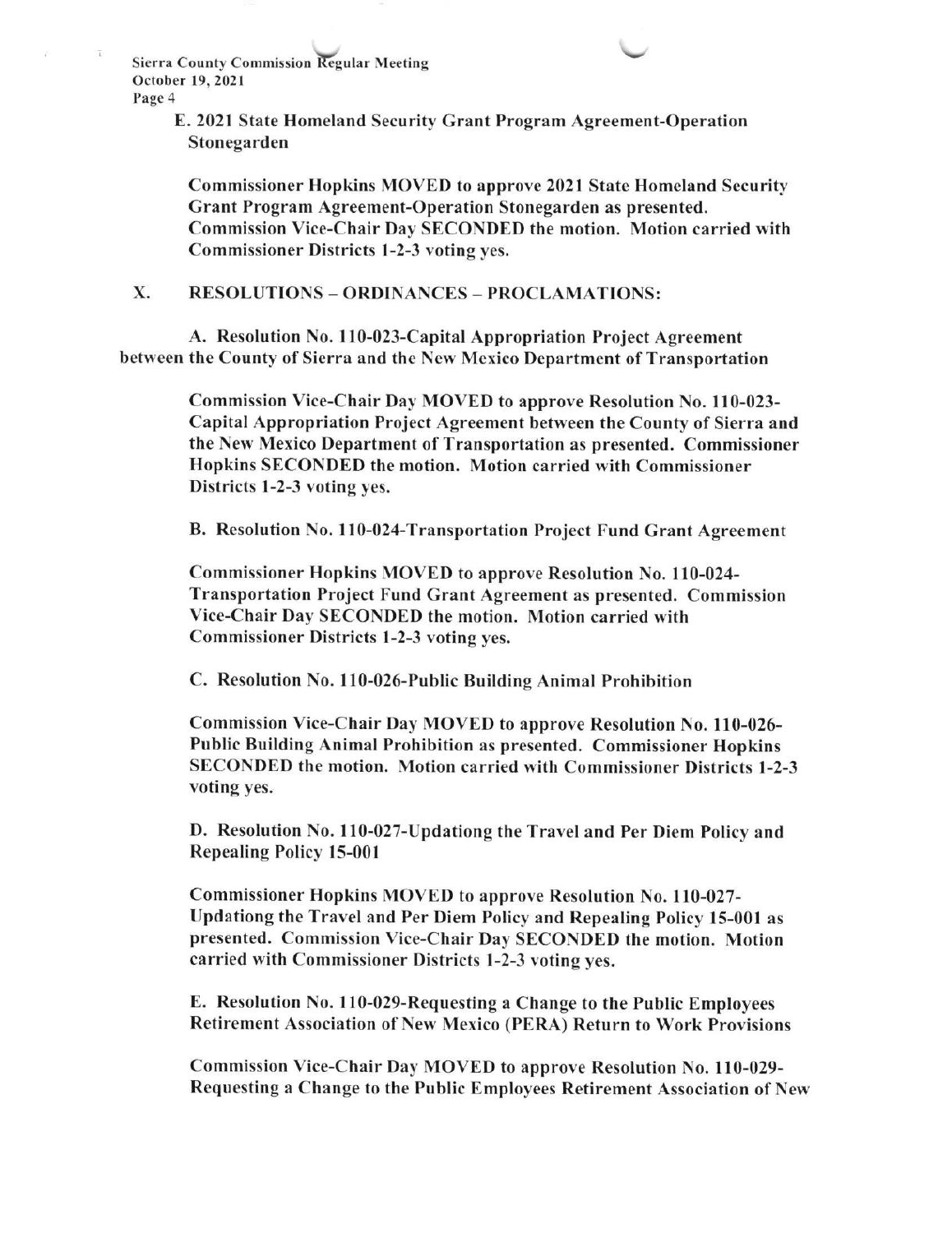Sierra County Commission Regular Meeting October 19,2021 Page 5

 $\tilde{\mathbf{z}}$ 

 $\overline{B}$ 

Mexico (PERA) Return to Work Provisions as presented. Commissioner Hopkins SECONDED the motion. Motion carried with Commissioner Districts 1-2-3 voting yes.

#### XI. EXECUTIVE SESSION SECTION (10-15-1E THRU H):

Commission Vice-Chair Day MOVED to go into Executive Session for Personnel, Real Estate, Pending and Threatened Litigation. Commissioner Hopkins SECONDED the motion. Roll call vote was taken with all Commissioners present voting yes.

District 1 - Yes District  $2 - Yes$ District 3 - Yes

#### PENDING AND THREATENED LITICATION:

### A. BOCC v. FWS

#### PERSONNEL:

### REAL ESTATE:

## XII. OPEN SESSION ACTIONS FOR EXECUTIVE SESSION:

Commission Vice-Chair Day MOVED to come back into Regular Session. Commissioner Hopkins SECONDED the motion. Roll call yote was taken, with all Commissioners present voting yes.

## DATE AND TIME OF NEXT REGULAR SIERRA COUNTY COMMISSION MEETING: November 9. 2021

The date and time of the next Regular Sierra County Commission Meeting has been scheduled for Tuesday, November 9,2021, at l0:00 A.M. at the Sierra County Commission Chamber at 855 Van Patten, Truth or Consequences, New Mexico.

Commissioner Hopkins MOVED to adjourn the meeting. Commission Vice-Chair Day SECONDED the motion.

#### ADJOURNMENT:

There being no further business to come before the Board, Commission Chair Paxon adjourned the meeting.